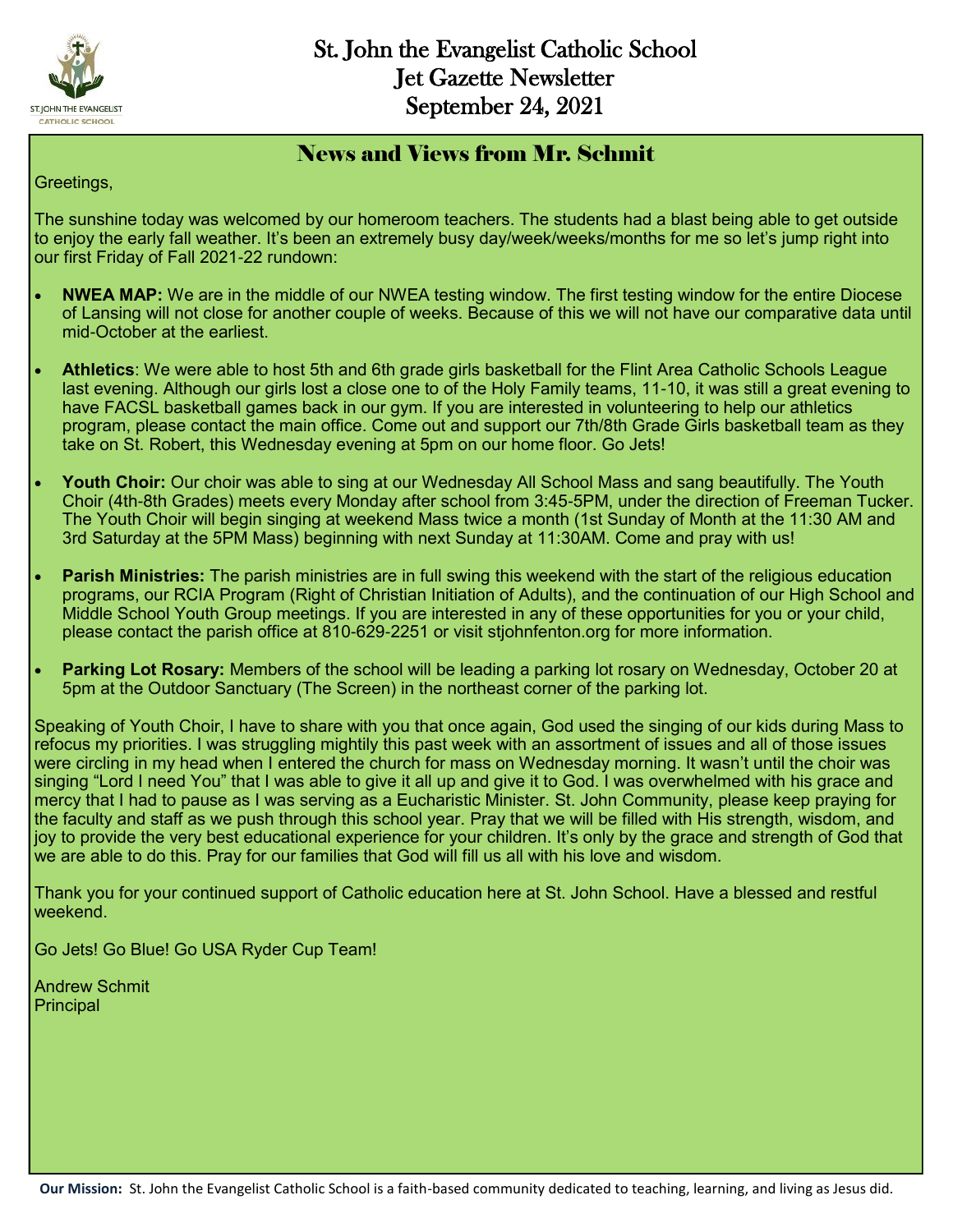

| Friday | 1  | <b>No Hot Lunch</b>               |
|--------|----|-----------------------------------|
| Monday | 4  | Pet Blessing at 8:10 AM           |
| Monday | 11 | <b>NO SCHOOL</b>                  |
| Monday | 11 | National School Lunch Week Begins |
| Friday | 22 | <b>End of First Quarter</b>       |
| Sunday | 24 | Happy Birthday Mr. Willard!       |

**There will be no hot lunch served on Friday, October 1st . Ala Carte items and snack line will still be available. Students who are unable to bring a cold lunch will be able to purchase a Wow butter sandwich with chips and a milk.** 

## **KNIGHTS OF COLUMBUS SCHOLARSHIP**

The Knights of Columbus have extended the application deadline for their annual scholarship. Tuition assistance in the form of scholarships may be available for those who are related to a member of K of C Council #7418. Scholarship forms are available in the school office and can be found [here](https://078ebf01-9dec-4f59-8254-0a67ede0f61d.filesusr.com/ugd/2a6a53_8940cd90ed5a45b8bd1f819f0b41e74a.pdf) on the school website. All completed forms are due in the school office by **September 30th.** If you have any questions regarding this scholarship, please contact Joe Bujak at j.bujak@gmail.com.



## **School Picture Information**

School Pictures should be ready in about two to three weeks. Currently, our Picture Retake Day is scheduled for Wednesday, November 3rd. Any students who were absent on Picture Day will have their picture taken on Retake Day.

## **Spiritwear Update**

We are so excited to announce that St. John School now has an online Spiritwear store!! Our spiritwear team has been busily working behind the scenes to make purchasing Spiritwear more convenient for busy families. If you make an online purchase, we will send your order home with your child. If you have any questions, please email spiritwear@sjseducation.com. You can visit our online store [here.](https://st-john-the-evangelist-catholic-spirit-wear.square.site/)



**Check out our new tie-dye t-shirts on the website!**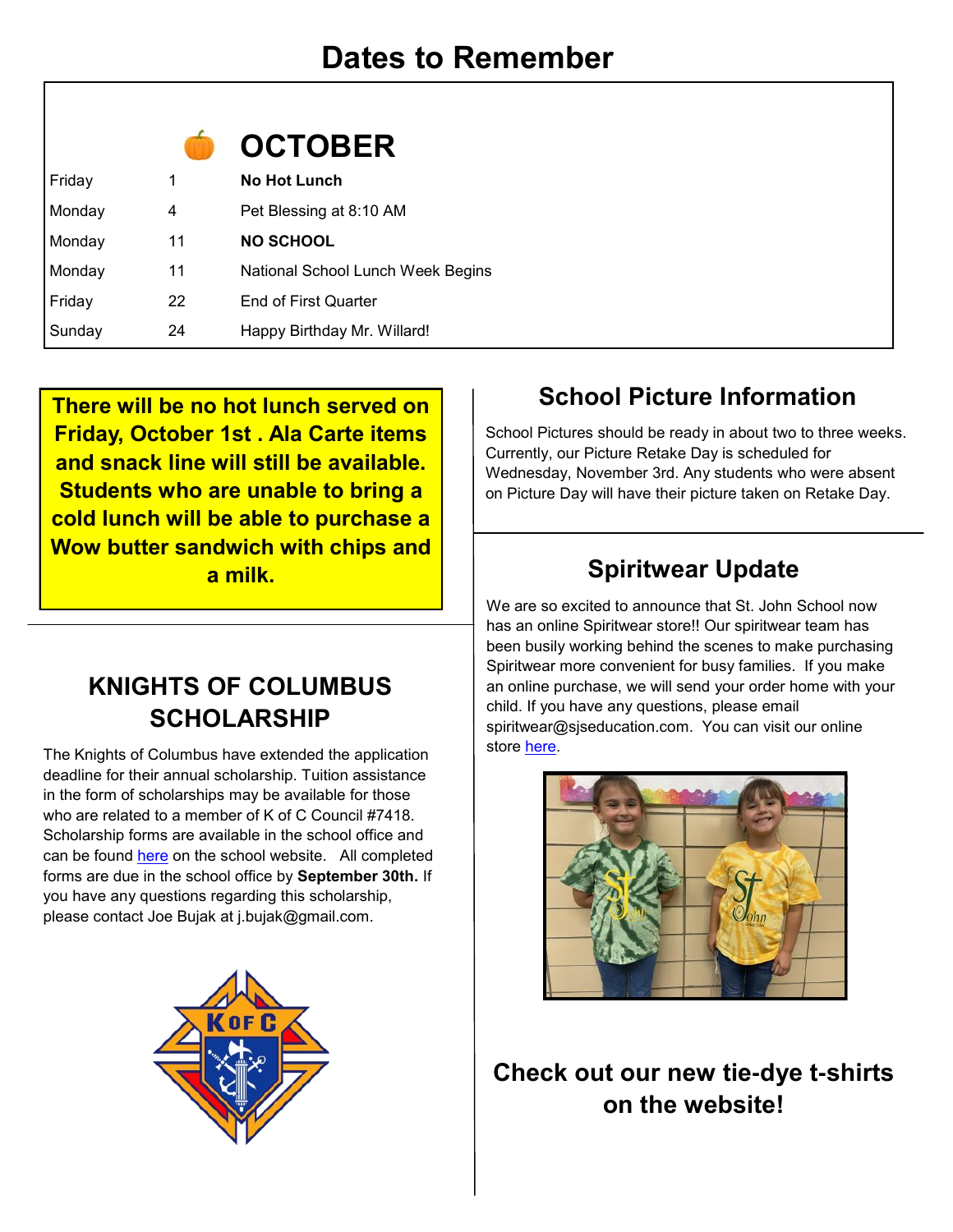## **Youth Choir**

Youth Choir is for students in grades 4 and up. Practice will be held in the church on Mondays after school until 5 PM. To sign your child up for youth choir, please email Freeman Tucker at freeman@stjohnfenton.org.

## **Volunteer Opportunity**

We are looking for parent volunteers to help out at the youth choir practices. You do not have to commit to volunteering every Monday. You can sign to volunteer [here.](https://www.signupgenius.com/go/10c0e4aa5ab23a3f58-choir) All volunteer requirements must be met to volunteer.





### **PET BLESSING**

Join us for our annual Pet Blessing in honor of St. Francis of Assisi. This will take place on Monday, October 4th at 8:10 AM in the courtyard. All pets **MUST** be on a leash or in a cage/crate. Also, all pets must go home after the blessing. For pets

who do not travel well or families whose schedule does not allow you to bring your pet, we encourage your child to bring in a picture to be blessed. A stuffed animal may also be brought as a stand-in for a pet.

Students should go to class as normal and will come out after announcements to meet parents and pets in the courtyard.





## **Athletics**

#### **Come Cheer on the Jets!!**

#### **7/8 Grade Football**

Wed 9/29 vs. Durand 5:30 PM @ Durand

Wed 10/6 vs. Durand 5:30 PM @ Powers

#### **5/6 Grade Flag Football**

Sun 9/26 2:30@ Powers Sun 10/3 2:30@ Powers

5 PM@ St. John

#### **7/8 Grade Girls Basketball**

| Wed 9/29 vs. St. Roberts |  |
|--------------------------|--|
|                          |  |

Wed 10/6 vs. Holy Family Blue 6 PM@ Holy Family

#### **5/6 Grade Girls Basketball**

| Mon 9/27 vs. Holy Family Blue   | 7 PM@ Holy Family |
|---------------------------------|-------------------|
| Thurs 9/30 vs. St. John Vianney | 5 PM @ St. Matt   |

### **Athletics Boosters Club Update**

We had a great meeting last week – thanks to those that could attend! We are looking forward to sharing news and events from the Boosters Club. Please take a minute and fill out this form to get more information and learn how you can be a part of our mission in making Athletics a strong part of our school!

QR Code: or link https://www.surveymonkey.com/r/ **SJSBoosters** 



#### **Help Wanted**

The parish is looking for volunteers to be catechists for the Sunday morning preschool religious education class. Lesson ideas and learning materials are provided. If you are interested, please contact Annie Kitching at annie@stjohnfenton.org.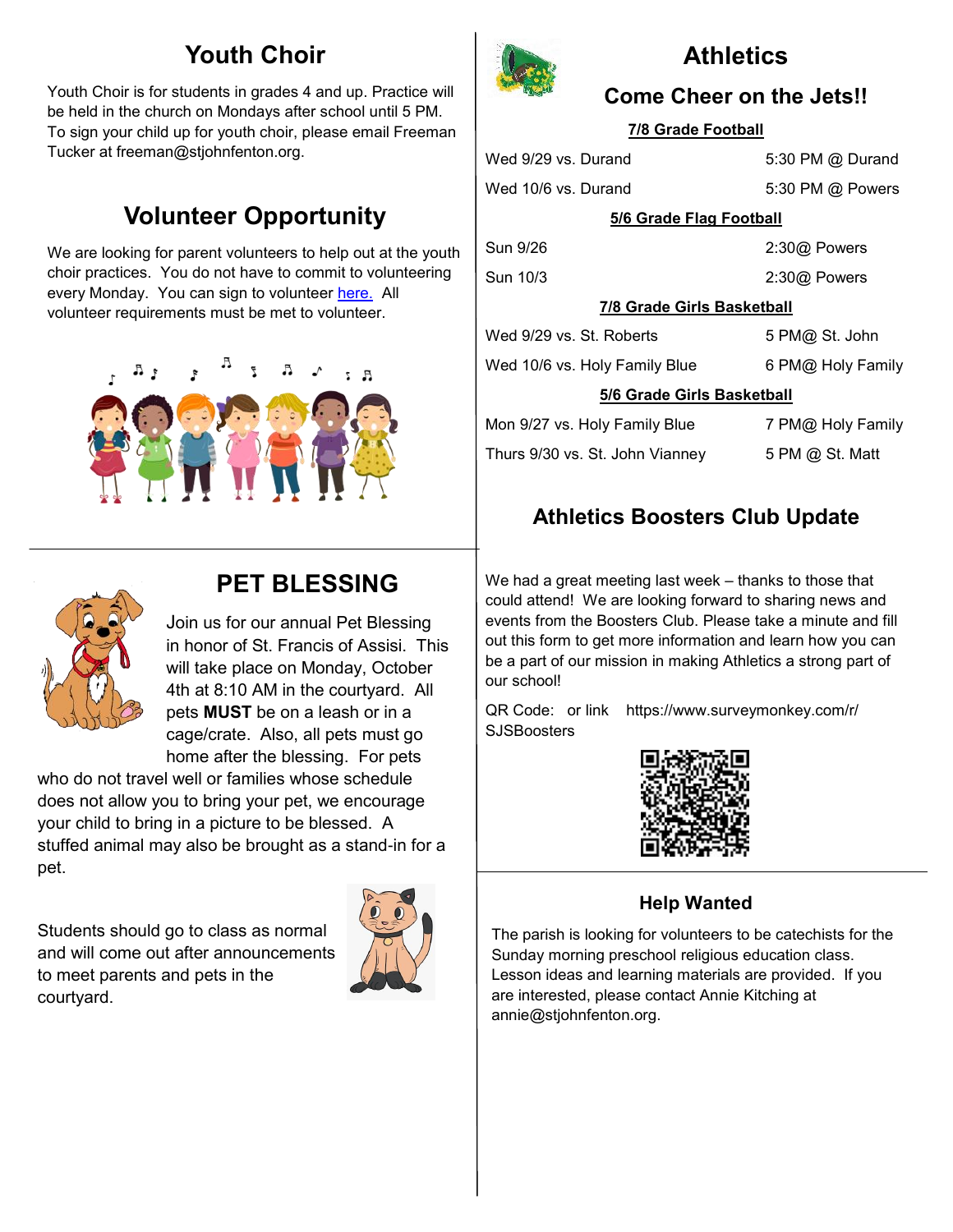

# **ON A PERSONAL NOTE...**

## **Prayers:**

- For Shannon Adams, Dylan and Sadie Beale's aunt, who is ill.
- For all the service men and women who are stationed abroad.

## **Congratulations:**

This week, we were blessed to welcome two future Jets to our St. John Family. Congratulations to:

- The Bilas Family on the birth of Elijah Samuel, brother to Lucy and Noah
- The Mackey family on the birth of Noah Edward, brother to Madison